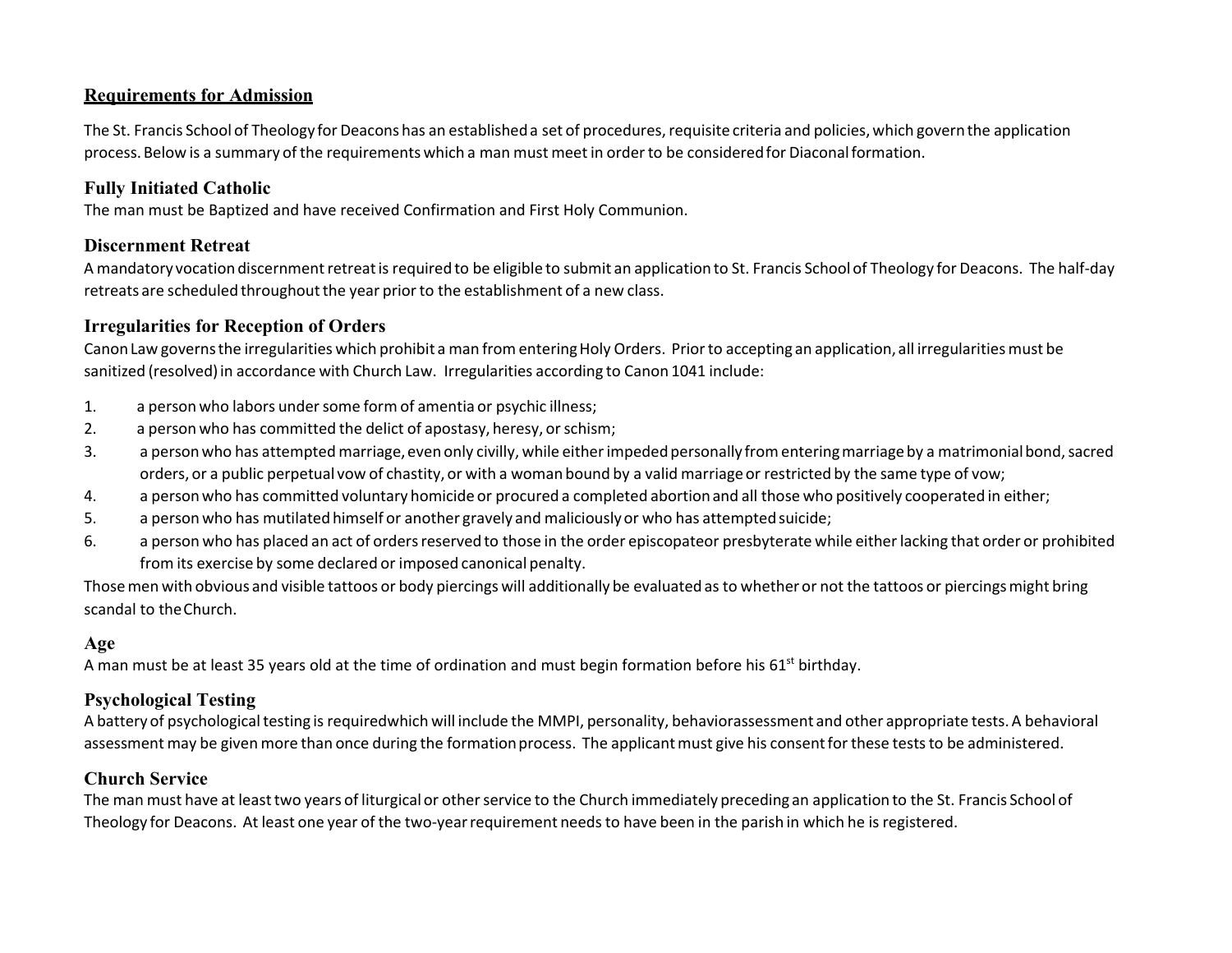### **Married**

A married man must be living in a valid sacramental marriage for a minimum of 5 years prior to submitting an application.

Also, the practice of the Catholic faith must be the established traditionwithin his family, which includes not only the man and his wife, but also any children living in the home. The practice of the faith must be established, routine, and in keeping with the precepts of the Church, and serve as an example to thecommunity.

#### **Single (not married)**

A man considering the PermanentDiaconateunderthe age of 50 who has never been marriedis requiredto considerthe priesthoodas a possible vocationprior to submitting an application. It must be clear that God is calling the man to the Order of Deacon.

### **Widowed**

A widowed man must be in his current state of life for a minimum of 5 years at the time of his application being submitted.

### **Divorced**

A divorcedapplicantmust have an annulmentof his previousmarriage prior to submitting an applicationto the St. Francis School of Theology for Deacons and must demonstrate a history of providing financial support for any minor children of the annulled marriage. The Screening and Admissions Committee also will very carefully scrutinize how well he has fulfilled his other (non‐financial) responsibilities of fatherhood. Additionally, the man must have been divorced for at least 5 years prior to submitting an application to the St. Francis School of Theology for Deacons.

# **Previous Marriages**

The man who is considering the Permanent Diaconate cannot have more than two marriages, regardless of how the previous marriages may have ended. In other words, if the man is currently married, he can only have one previous marriage. Any man with more than two marriages, whether divorcedor widowed,will not be considered.

The wife of an Inquirer should not be married more than two times whether the prior marriages ended in divorce or the death of her husband. If the wife has been in more than two marriages, the Screening and Admissions Committee will evaluate all of the factors involved in the previous marriages.

### **Wife of the Man**

A married man cannot be considered for the diaconate without the consent of his wife. The wife must give her consent for the application process to begin and at each phase to which the man is promoted. The wife will be informedas to the nature and demands of diaconalministry and will have the knowledge needed to give appropriate consent for her husband to apply and be promoted to the various stages of formation, including ordination.

Therefore,the wife must participate in formation,which is differentthan that of her husband. The formationof the wife is designed to provide her a better understanding of the ministry towards which her husband is being formed.

# **Neophyte to the Faith**

A man who is new to the faith must be a faithfully practicing Catholic for a minimum of 5 years prior to submitting an application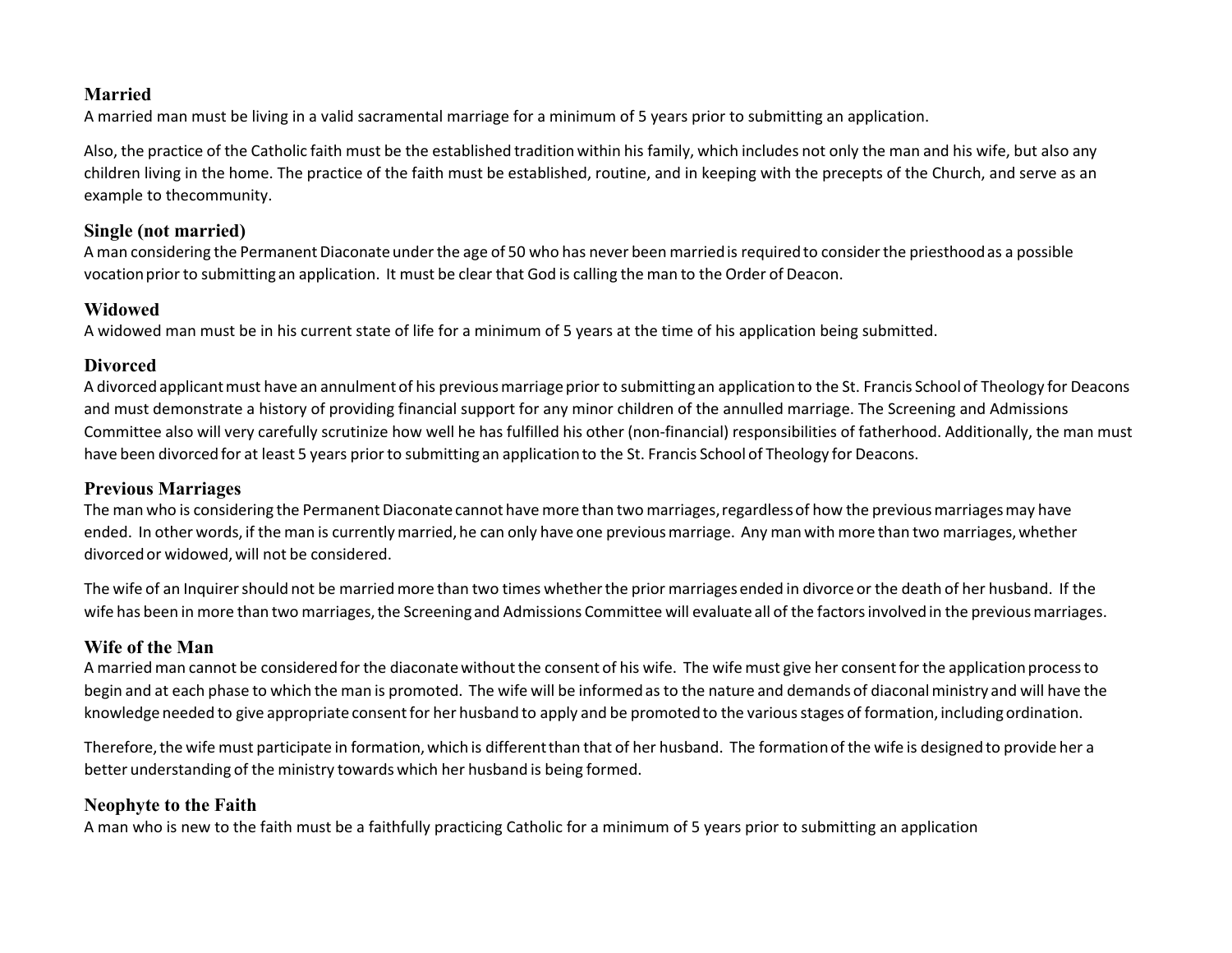### **The Use of Contraceptives and Sterilization**

The use of contraceptives, especially those of an abortive nature, constitutes a grave and moral evil. Married Inquirers who currently use contraceptives will not be accepted. Those who have repented of such behaviors and can testify to living a married life in concert with the teachings of the Church can continue with the application process.

### **Health**

The physical health of a man seeking admission must be good. The health condition of the man's wife will also be considered.

# **Use of Illegal Drugs**

The current use of illegal drugs will disqualify a man from the application process or from continuing in formation. Recovery from the use of illegal drugs for a minimum of 5 years is required before submitting an application to the St. Francis School of Theology for Deacons. This also applies to the wife.

# **Marijuana Policy**

Although legalized in Colorado, men in formation for the Permanent Diaconate are prohibited from smoking, consuming, ingesting, purchasing, possessing, transporting or distributing marijuana in any form or amount.

# **Excessive Use of Alcohol**

The current inappropriate use of alcohol will disqualify a man from the application process or from continuing in formation. Recovery from the inappropriate use/dependency of alcohol for a minimum of 5 years is required before submitting an application. This also applies to the wife.

# **Pornography and Other Addictive Behaviors**

The current practice or engagement in addictive behaviors, such as pornography, excessive gambling, and inappropriate and/or sinful sexual activity will disqualify a man from applying or continuing in formation. Recovery from the previous practice or engagement in such addictive behaviors for a minimumof 5 yearsis required before submitting an application.

# **Residency**

The man must be a Citizen or Permanent Resident of the United States and must have lived in the Archdiocese of Denverfor no less than 2 years prior to submitting an application. The man and his family must also be a registered parishioner in his parish in the Archdiocese of Denver for a minimum of 1 year at the time of hisapplication.

# **Transferring from Formation in Another Diocese**

A man participating in formation in another diocese who moves directly to the Archdiocese of Denver and who seeks to continue his formation must meet with the Director of Formation to determine the feasibility of such a request. The prospective candidate must meet all of the policy and requisite criteria established for the Archdioceseof Denver, including residency requirements. He must provide a transcript of previousformation and a letter of recommendationfrom the directorof his previous house of formation.A transferee's continuation in formationis neither automatic nor guaranteed.